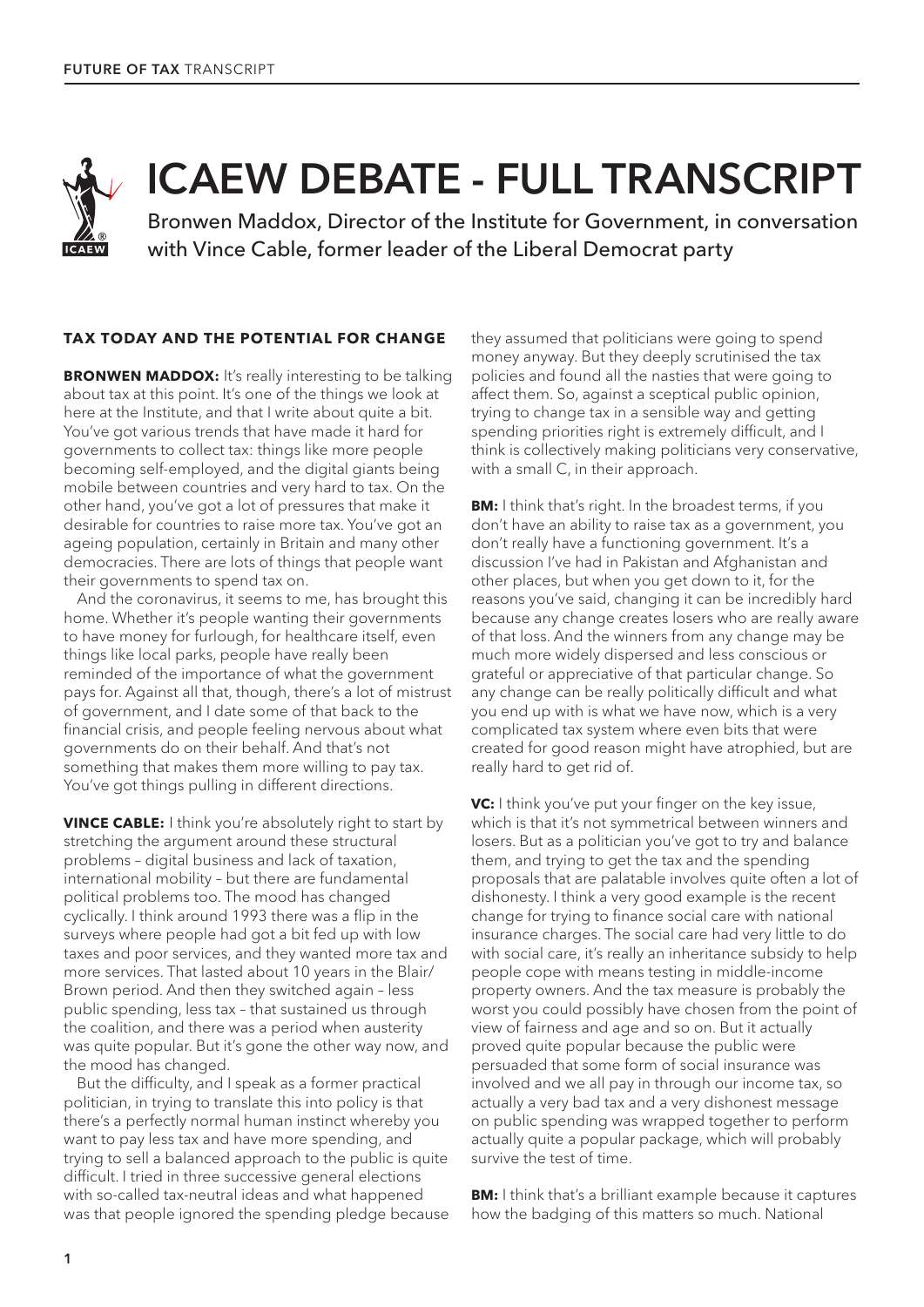insurance, as you said, sounds like an insurance scheme, whereas it is in fact a tax, and in this particular case, a tax on working people used to benefit, largely, people who are much older. And as they said, much of the storm of criticism, I think rightly, was that this was a badly designed tax, but it did get through in that way. It's still fairly recent. We have to see what the response is. But it's very hard, it seems to me, for politicians to begin what they always say that they want of an honest conversation with the public about all kinds of difficult things, because there are so many taboos and totems around that they just don't want to or don't feel that they can dare raise.

**VC:** Yes, and I think the problems we're describing make it incredibly difficult to have radical reform and deal with the kind of anomalies you're describing, the vast complexity and irrational behaviour. If we take the national insurance case, there are lots of worthy economic tomes. There was the classic piece of work by Sir James Mirrlees, one of Britain's Nobel Prize winners in economics, describing an ideal tax system for Britain that involved combining national insurance with income tax. Well, no real-world politician would ever dare to go anywhere near that because, of course, you create a lot of losers among the higher- and middleincome people in the top rate of tax and change the thresholds for paying national insurance. So, in the real world, radical change is very difficult to achieve in this political context.

**BM:** Yes, the unfortunate thing that pollsters find quite regularly is that people see the need for more tax to be raised. And the spending tends to be quite popular, but they want other people to pay the tax. And then you get into these complicated dances about allocating the pain, if you like, into politically convenient, or least painful ways.

**VC:** I think there's an interesting question, where your work on looking at the structure of government is terribly relevant, which is that Britain is in a rather anomalous position in that there is clearly a yearning for American levels of tax and European levels of spending. We'd love to have Danish/Swedish services, but we don't want to pay for it. So we have this slightly unstable equilibrium somewhere in the middle that fluctuates backwards and forwards. How do you see the Americans on one hand and the Europeans on the other creating a consensus behind a significantly higher or lower level of tax that is stable, whereas the British are somehow stuck in the middle?

**BM:** I think tax is really a national bargain. That's almost

what makes sense of the nation state as a unit, it is that bargain between people and their government, what they're willing to pay for and what they expect. It's interesting to me that in the US taxes are not all low and local taxes are really quite considerable. And if you add in property taxes levied locally, you've really got something quite steep. But there is broad acceptance of these, or people move state or they vote the people out, and you get quite a sharp demarcation between the states in terms of their willingness to pay taxes.

So, I see it as a bargain. And it's one that the Scandinavian countries have found to be quite stable. They've persuaded their populations, "Look, you will get this." And you can rely on getting this very high level of social services, whether it's childcare or parental leave or whatever. And in return, you will pay quite a lot. I remember one *Financial Times* reporter going to Denmark and writing about the pleasure of moving to Denmark, apart from learning the language, and then found a very high proportion of his pay disappearing in tax and was shocked at that. It's a different system.

It falls apart when people become mistrustful. And I think it's really striking how immigration and other factors in some of these countries are making people more mistrustful of what their governments are doing generally on their behalf. And I think that has quite a quick impact on their willingness to pay tax. So, coming back to the UK, I think it really does come back to the question of, do people believe in what the government says it's going to give them? And, therefore, are they willing to pay for it?

**VC:** I see two points coming out of that. We're still a long way from European levels of state intervention. People were shocked recently to discover that the British state is taking something like 38% of national product in tax. In France, in Denmark it's more than 50% – there's an enormous gap. And I think the other thing that comes out quite strongly, and this is very important from your comment, is the local/national. Britain is a highly centralised country. We have relatively little devolution, little discretion at a local level. And that may have contributed to the feeling of 'if you don't trust the national government why would you support more revenue raising?'

**BM:** Hearing my own words played back to me by you, I am now thinking that framing it as just about public trust is perhaps wrong. As it is to imply that if people trusted the government more they'd be prepared for a higher tax rate. I think Britain has had a culture of comparatively low tax rates because that is the culture that people have found healthy. And it is one that businesses have argued, many governments have done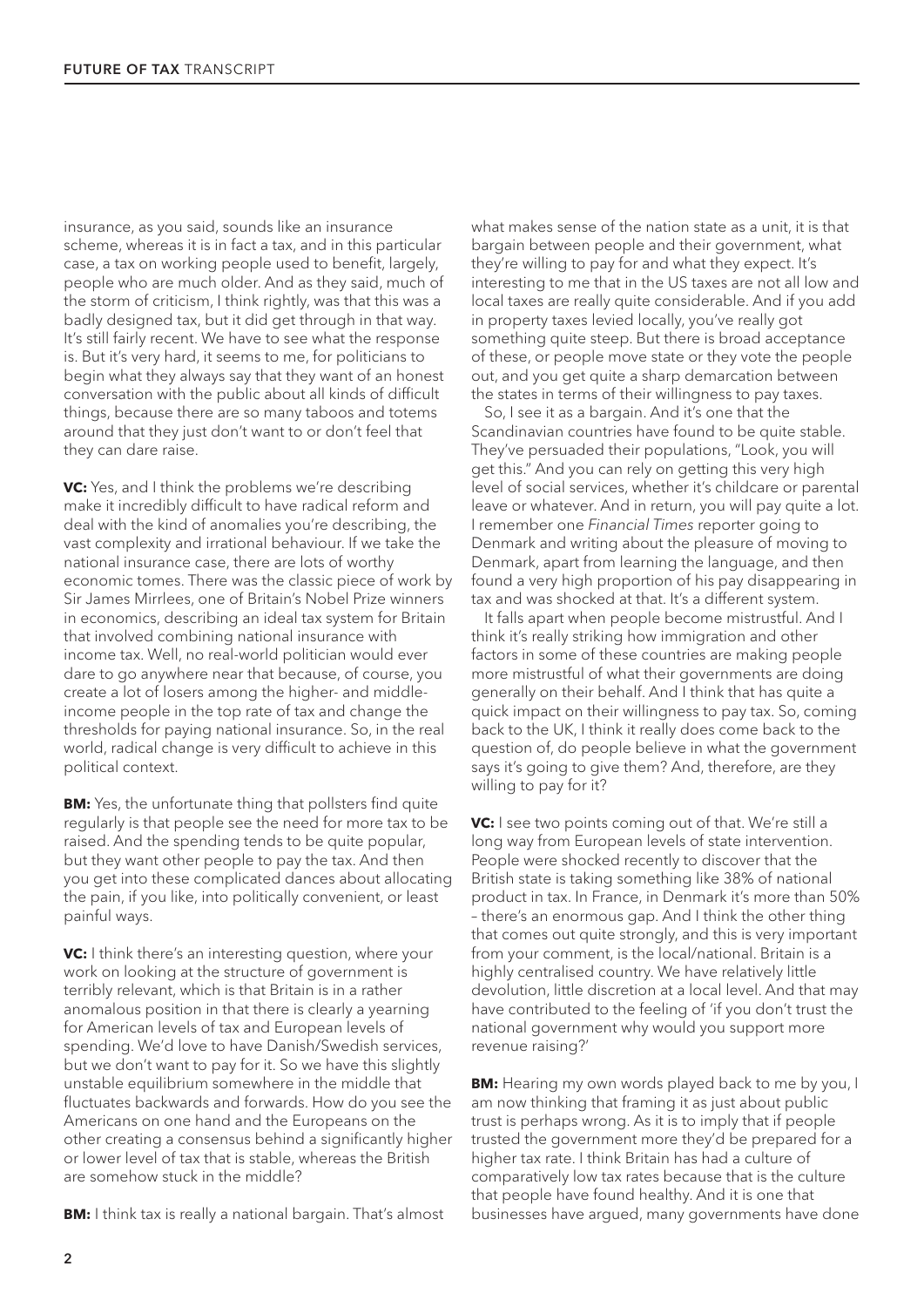persuasively, as the one that encourages investment and encourages people to work and start businesses and do all kinds of things and that something would be lost from British life and economic life if tax rates were to rise sharply. And I think it is hard to get a step change in a country when you have that kind of tradition and expectation in business life as well as in people's individual lives.

**VC:** That step change issue, it isn't just about the aggregate level, it's also about the nature of tax. I think most economists and analysts would agree that there are some really awful problems in the British tax system, for example, the property council tax system is a complete mess and we're still operating on prices from 30 years ago, but no politician would dare to go anywhere near it.

**BM:** You're talking about the valuations of people's houses?

**VC:** Yes, the valuation system or, indeed, the structure of slabs and so on. It's terribly dated, but nobody wants to reform it. We've got the same problem with business rates, where there's big national debate. Can we get rid of business rates and replace them with something else based on land or something else, sales taxation? Nobody wants to go near radical reform – the income tax/national insurance issue, the VAT exemptions, which all analysts agree are distorting and unhelpful. Even post-Brexit when we have freedom, no government wants to do more radical things than exempting sanitary towels, which I think is a top priority. But the basic structure is unchanged and unlikely to ever be tackled. Is there any way past this?

**BM:** I think pressures are going to force it. I think pressures of health cost for a start are going to force a conversation about how to pay for it. And some of these taboos, as they have been, about whether people who can afford it should pay for some healthcare may be raised. They're being raised in social care after all, and that's not so very different.

**VC:** But we pay for prescriptions, don't we?

**BM:** We pay for prescriptions. We pay for eyecare.

**VC:** What's the next step? A visit to a doctor or something? What do you think?

**BM:** I think there needs to be a question about this. The joke is that Britain is becoming a health service with a country attached. But there is a real sense in which

healthcare is squeezing out other public services, even education, which is very much about the next generation, because of these costs going on primarily for the benefit of older people.

You raised a really interesting point about local government and local taxes. And I guess one question is whether a way to change this would be to give more power to local governments to raise taxes. The argument might be that people would be happier to pay taxes to a government they know is really looking after them. We could see in the coronavirus lockdown responses that the Welsh government, for example, got quite a high degree of trust from Welsh people saying we're going to do things slightly differently.

On the other hand, I find myself a bit worried by that because it does deprive central government of the ability to say, "Look, we're really going to go out and help this part of the country." And this is what the government's strategy of levelling up is about, or should be about – to say, "Look, we are using the power and the money of central government, and the money drawn from the richer parts of the country, we're going to go out and try and help the places that have got stuck for one reason or the other." And you can't do that as much if you have devolved the power to raise tax enormously to local regions.

And the consequence of devolving more of that power would also be that poorer regions would raise comparatively less money. And you see that very strikingly in the US where you get this doughnut-ing of cities, as they're called – the flight of more affluent people to the suburbs meaning that the inner city can find it very hard to raise the money it needs to regenerate or whatever. So, I find myself pausing when people talk about more power and more tax-raising power to local government as a way of changing all this because I think it would deprive central government of some of the real ability to change things.

**VC:** Isn't there an important distinction here between decentralisation and devolution? I mean devolution involving local revenue raising for exactly the reasons you've given, that poorer areas can raise less revenues so you're perpetuating disadvantage. But decentralisation of, say, public spending, just handing over slabs of central government tax to local authorities presents problems of its own. You have the Scotland issue and the London Mayor.

**BM:** Which Scotland issue? There are many.

**VC:** Well, in Scotland and in decentralised areas like London you have the Mayor or the First Minister being Father Christmas. They don't have to take responsibility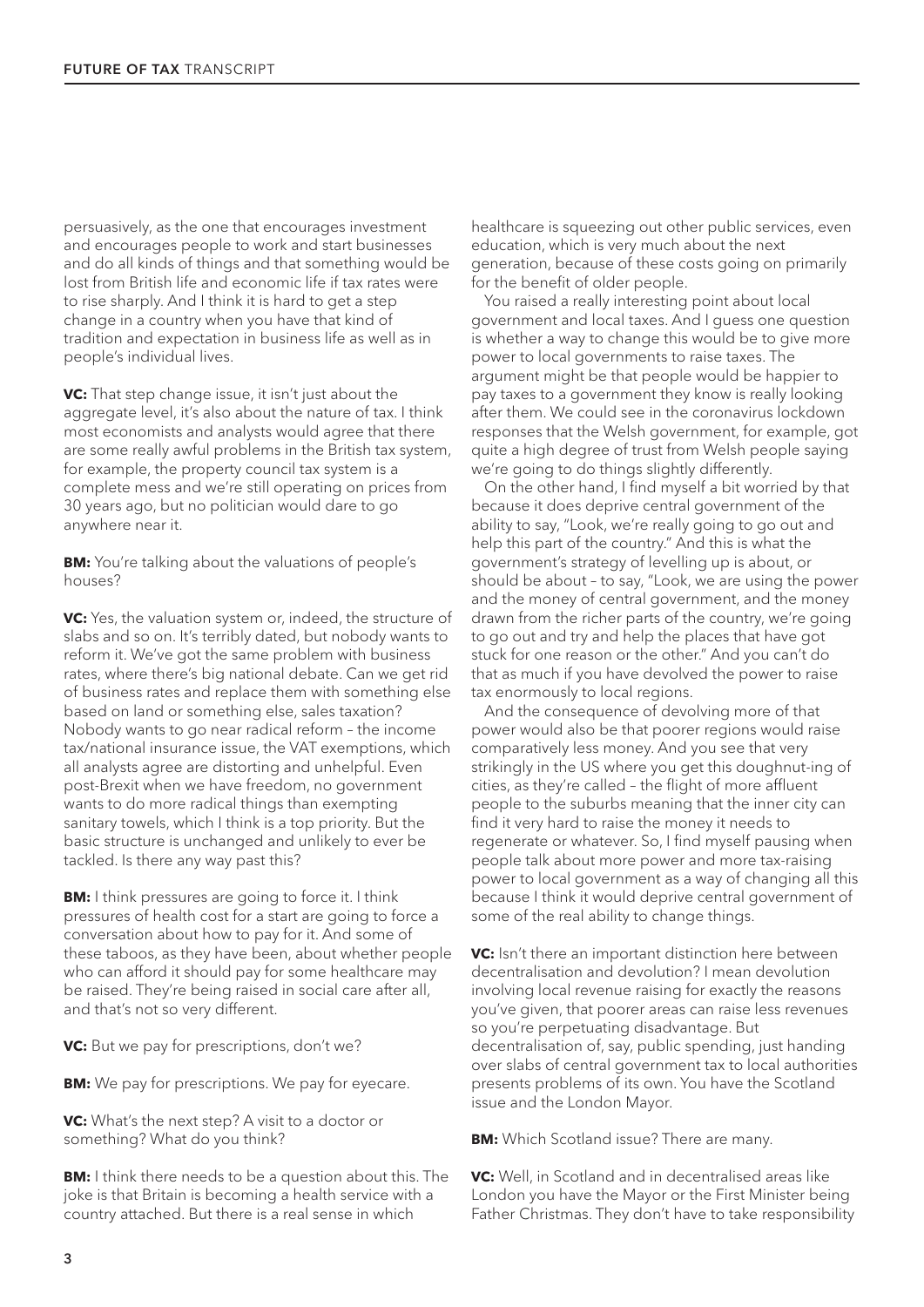for raising the revenue. They just hand it out and everybody applauds because they seem so generous, and the revenue is actually hidden. So, we've got a real dilemma. How do we get local empowerment without impoverishing the poorer areas?

**BM:** Where are you on this, given my scepticism about giving over a lot of local tax-raising powers?

**VC:** Well, I would actually accept more devolution and accept that in the shorter run it puts poorer areas to disadvantage. But you'd also give them borrowing powers. And you'd hope that, over time, if they use things like business rates intelligently, they begin to help themselves. But you also need a topping up system, you need some redistributive system – 40% of Americans' tax revenue is equalised, for example, you need something like that. But it's a messy problem and there's no easy solution.

#### **INTERGENERATIONAL UNFAIRNESS AND PAYING FOR THE PANDEMIC**

**BM:** It's an interesting question about whether coronavirus has made people more willing to pay tax. My sense is that people are conscious of what the government has done and how expensive that is. But I wonder if that's going to strain a kind of generational bargain. Younger people have been badly hit in terms of jobs and education by the pandemic and in some ways are going to bear the cost of this and I wonder whether that generosity, if you like, might be strained if taxes fall particularly on them?

**VC:** Yes, coronavirus has had one enormous effect, which is it's made us all very conscious of being part of the same society. But I'm not sure that it's changed very much. It's intensified the national love affair with the Health Service. And any problems with the Health Service will now automatically be filled with enough money to keep people happy, but it's at the expense of other things. We know schools have suffered terribly in the coronavirus, but they haven't got the back-up they need. We've become very dependent on Amazon and Zoom, but we still resent the fact that they're not paying any tax. So, I'm not sure how deep all this goes.

And I think the public, although they don't necessarily express it in formal language, are conscious of the fact that there is a big economic debate, which is whether the debt from the pandemic needs to be paid for at all. There is this strong view among some economists, and I'm one, that you just let it roll over and eventually growth and inflation will deal with it. But then there are

the purists who say, you know, we've now got to pay for it, we've got to raise some taxes to pay for it.

**BM:** It is really striking how much that debate has changed. Even as you said, the middle ground of economists since the days of austerity following the financial crisis, because what you've just described is now quite a popular view among economists and would have been thought of as quite reckless even just a decade ago, which may not increase people's trust in economics.

But I wonder how high people's tolerance will go. I think there's absolutely a passion for putting more money into the Health Service now and, indeed, for education, and probably for the less loved and less public bits of public services, such as prisons and courts that people perhaps don't think about so often unless they've got contact with them, but which they really want to work. But it's a question of how high that goes. And the fact is that the money going into the Health Service now, the extra money will do something to clear the backlog. But it's not really enough to cope with an ageing population and the consequences of that and more and more money is going to be needed.

**VC:** But nonetheless, we've all collectively agreed that the priority is to keep people like me alive a bit longer at the expense of, as you put it, a generational issue and the young people that did all the hard work have missed school, missed college, and are now being asked to pay more tax. This generational problem was already serious, and it's now become much more so. And I don't see any change in mood among my generation that we've all got to pay more inheritance tax or tax on property, which are the obvious things that an older generation should be doing. The resistance to that is as hard as ever among the older people who, of course, are the voters. And the generational divide has become wider, but it's not clear how this is all going to come to a head.

**BM:** So, what you're describing is precisely the kind of thing that can make a bargain on tax really unravel and unravel very fast in a way that is very hard for governments then to address. At the moment there's this mood of national solidarity, sort of, though people have taken different views through the pandemic about just what they owe to each other. Some very much saying I owe mask wearing and vaccination as my contribution to society, others taking a much more individualistic approach. But what you've described is a real difference in how it hits the generations and a willingness to pay tax and how taxes fall on the generations. What I worry about is that that sense of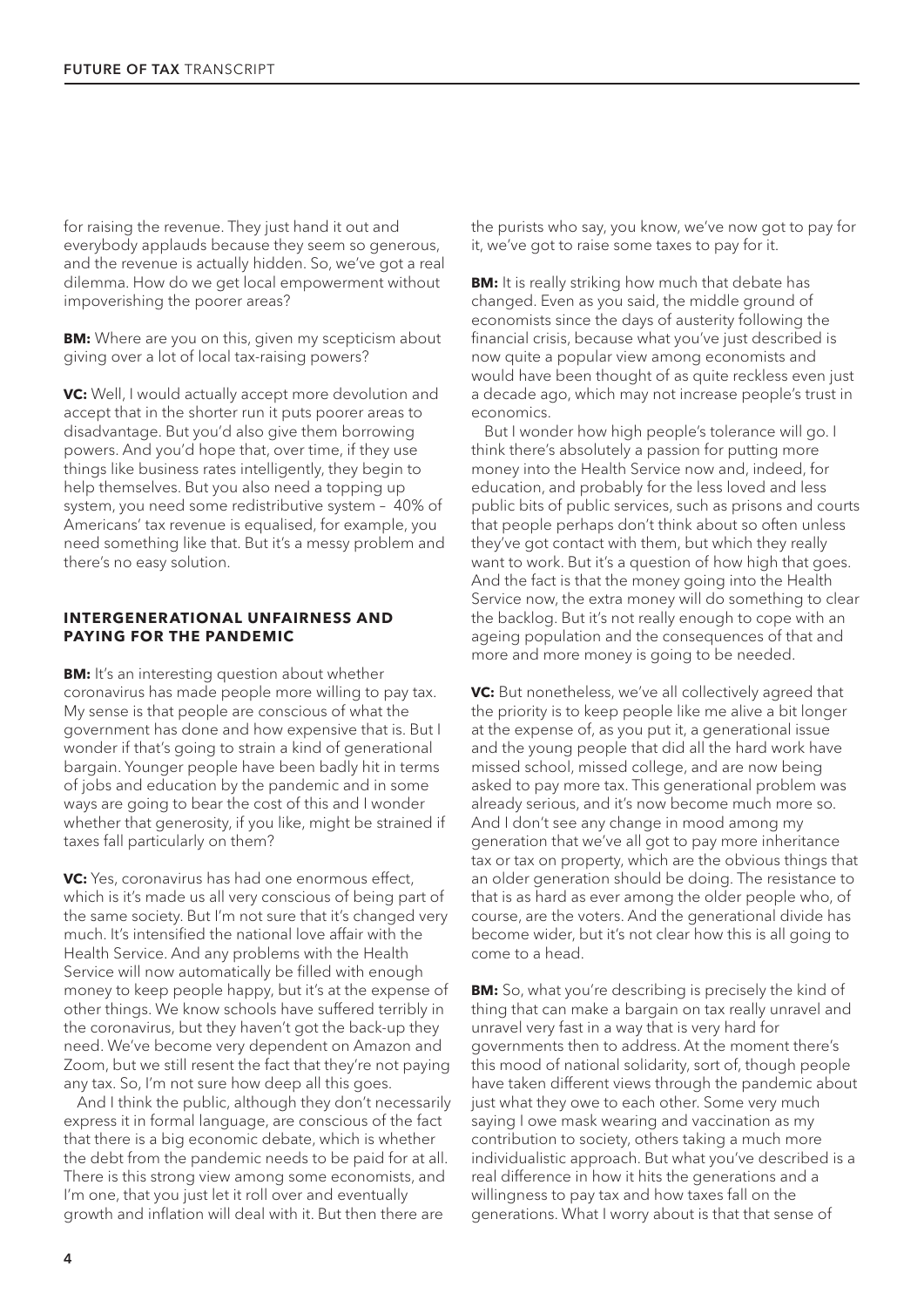unfairness, of intergenerational unfairness, actually begins to collectively break down people's willingness to pay tax because people will pay tax when they have a basic sense that it is fair and that they trust what it's being used for. And if that sense of fairness breaks down, I think any government has a problem.

**VC:** But then how does this breakdown in trust manifest itself? Do we see growing numbers of people resorting to clever forms of avoidance because the tax has got nothing to do with them anymore? Or is it just anger? How does this happen?

**BM:** It can be just anger. It can be disenchantment with the whole business of politics. And we see quite a lot of that in the questions we get towards public events that we're running at the Institute, of scepticism about the value of government. Can it really do anything for me? What's the point of voting and all this kind of thing. We get lots of other questions as well. But I think that's the danger, more than people deciding, "Oh, I'm going to set up some clever scheme not to pay tax" – more expressed towards politics and government as a whole. And that becomes very difficult to overturn.

## **WEALTH TAXES AND PROPERTY TAXES**

**VC:** Yes, but the logic of that is that we really do need to overhaul the system so that we restore a sense of fairness. And although it's politically challenging, and it's easy for people like me to describe our problems and explain how difficult it is, what would we do if we were setting about the task within a politically realistic framework of trying to make a fairer system? I would be very tempted to go for some form of wealth taxation, but I know how onerously difficult it is because half of personal wealth is property. And we know that there is real unhappiness about the payment of property taxation, particularly if it was actually fairer, rather more proportional or progressive. And inheritance tax is probably the least popular tax of all, strangely, given it affects so few people. So, if you and I were launching a political party tomorrow with a realistic programme to address this sense of intergenerational unfairness, what do you think we would be concentrating on?

**BM:** I would start with property taxes. I wouldn't call it wealth taxes because when you're talking about wealth you have to discuss people's pensions. And even more than property I think people's pensions are politically very difficult to deal with. And yet, pension wealth represents a great deal of the wealth, however you calculate it in this country.

**VC:** Even though £20bn a year goes into pension tax relief, some of which is of questionable merit?

**BM:** I wouldn't go for a wealth tax in itself because it bundles so many things together in people's lives, not just what people think of as wealth, like money in the bank, but principally property and pensions. I'd deal with them both separately. And I'd begin with property because it is a real choke, I think, on British life, the way that property is taxed in such a lumpy and peculiar way. You've got Stamp Duty, which discourages people from moving, and there's much debate at the moment that discourages older people from downsizing and freeing up badly needed property. You've got taxes across the board that really don't represent the current value of that property. And we see that most acutely in council tax based on values from 30 years ago, which has not recognised in any way the huge inflation in property values that there has been in the UK.

I would start with trying to simplify these things and saying to people, look, there has been this enormous inflation in the value of property, and this is something that we need to address in a much, much cleaner and more straightforward way. We want people to buy and sell properties, but if they've benefited from this enormous increase in value, then part of that, arguably, should be subject to tax. I wouldn't exempt inheritance tax from that. I think people have got very stuck on these questions of what is owed, that somehow this idea that the British middle classes, if you like, should have a right to pass on their house to their children seems to me a peculiar one. I am aware that challenging that gave Theresa May an enormous amount of trouble in her election manifesto and it was immensely unpopular, but it is, I think, one of the anomalies in the British taxation system. I would start with property.

**VC:** I agree with you, but as a practical politician I've experienced how awfully difficult this is. I feel a little like a summer hiker faced with the north face of the Eiger. If one was going about it in a rational way, you'd start presumably with the structure of council tax, where the slabs are not even proportional and try to make them proportional.

**BM:** You're referring to the banding valuations, and if you're in this band you pay this much and so on?

**VC:** So, that would be the first step, and to make it less painful for a large number of people you could probably even just start by adding some new bands at the top, which I used to call a mansion tax, and which had some negative repercussions and lost a lot of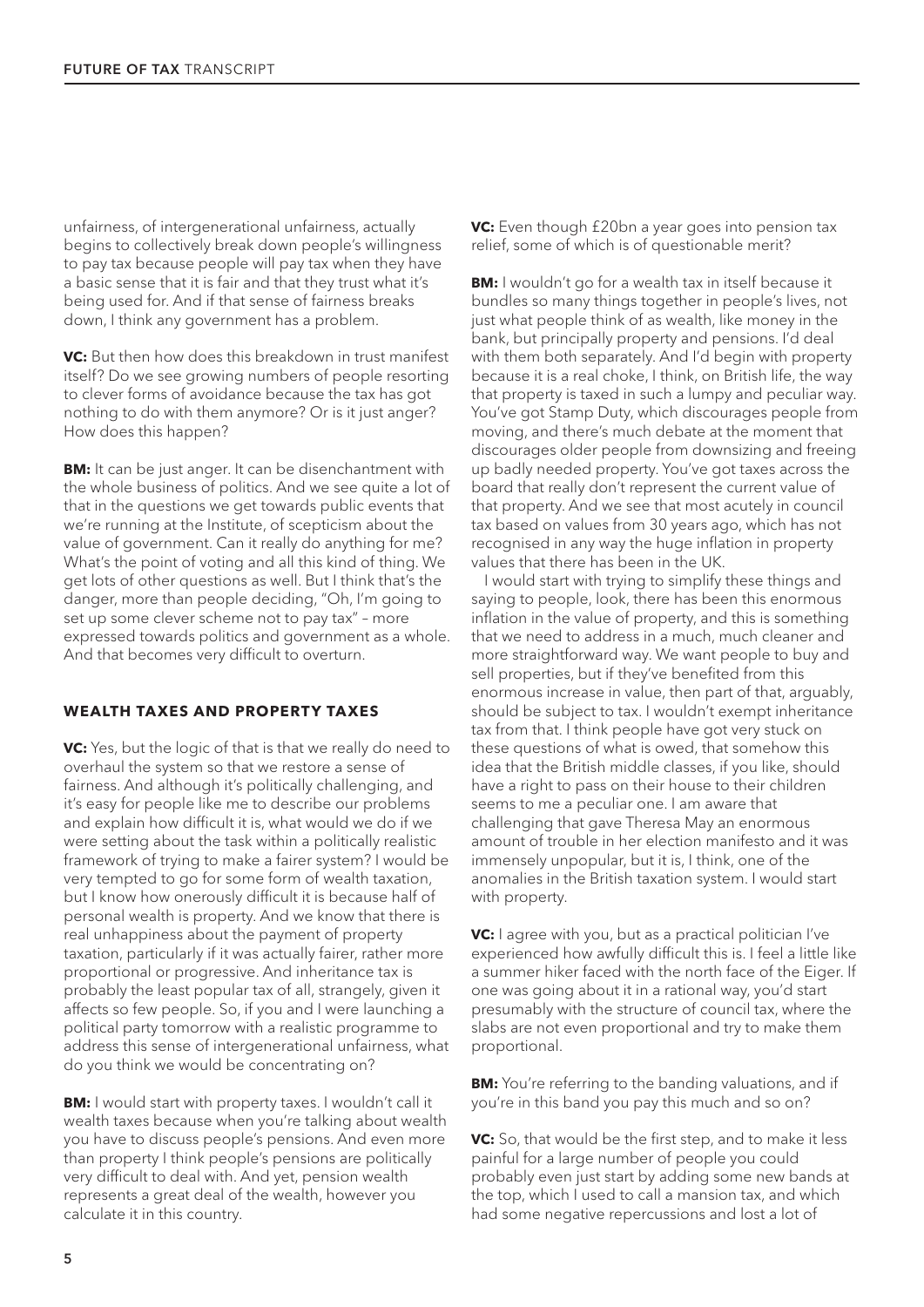voters. I had this extraordinary experience of going around houses that can't have been worth much more than half a million, but they believed that their houses were actually worth millions and millions and that they lived in mansions and I was going to penalise them in a terribly unfair way.

**BM:** You've tucked all that into a parenthesis. The word mansion tax did sound threatening to a lot of people. It sounded divisive. It sounded like British class politics of the past: "Look, we're just going after the mansions and the wealthy" and lots of people saying, "No, no, that means me."

**VC:** I realised in retrospect this is bad psychology.

**BM:** Ah, I'm glad to hear it. So you think the label was bad psychology?

**VC:** I think the label was bad, but the basic approach was reasonable. But having done those things, and having done the revaluation, which you rightly mention, it would be horrendously difficult politically. But I think if one is really tackling property tax properly, one would have to go for a national system that is based on the value of property, which wouldn't be fair within communities. But it would mean that if you live in Burnley in a £150,000 house you pay a tiny fraction of what people would pay in London who have a similar style of housing but have much more valuable property. So, it would be regionally redistributive as well as redistributive between social groups, and then that would be a really radical step and it would be fair. I can see the political horror story but isn't that ultimately what we should be aiming for?

**BM:** It would give a sense of fairness, which I think is very important if people are going to accept any kind of tax change. Obviously, you get all kinds of objections to that and one would be why should London and the south-east be penalised, so to speak, for being, some people say, the wealth generators of the whole country? And, yes, it's where people want to live and the property has become expensive, but people would be suddenly taxed for being there. What do you think the result would be? Do you think people would move outside the south-east? Or do you think property prices would fall?

**VC:** Well, there would be an enormous amount of grumbling. I doubt it would result in mobility. It's very difficult to see people heading up to Pennine towns. Where are the jobs? So it would just hit massive political resistance, but I can see that there is a fair

programme where we start by reforming council tax, we have revaluation and then we move over to a nationally equitable system. I think if we were in a fair and rational world that's how we would be approaching the problem. But I bow to people with superior political skills to actually do it.

**BM:** I wonder what the effects would be. I find it fascinating. I'm not sure. I'm not rushing to endorse it all, a completely equal one across the country, but I really would be fascinated to know what the effects would be because you say you don't think there would be more mobility. But what we've seen because of coronavirus is a sudden increase in mobility, people's ability to go and live and work in other places. All right, that's being reversed at the moment as offices encourage people to come back with greater or less success, but you might well get people deciding, "OK, we're going to go and live somewhere completely different."

**VC:** Yes, some shorter-range mobility, sort of moving from posh London to Reading or something, but not going all the way to Lancashire and Yorkshire.

#### **SELF-EMPLOYMENT AND CORPORATION TAX**

**BM:** But why not? And we have seen a bit of that in coronavirus. And one of the things that I think is always interesting about tax changes, particularly when governments try and be quite radical about it and say, "Look, we're going to do what everyone's been talking about for 10 or 20 years and make a big change," is that there can be quite unexpected effects on that. I'm thinking in part of self-employment, the tax advantages of being self-employed. Some of that has encouraged people to do what, I think, the spirit of it was, which is to start up businesses and so on, but also led to the generation of lots of almost individual sole trader companies or people forming themselves that way. You can get all kinds of unexpected effects because people do notice tax and they do adjust their lives.

**VC:** Now, you mention the self-employed, and you've obviously thought about this in detail, what about the effect of the attempt to shift more taxes onto the self-employed with IR35? Certainly when I was in Parliament, that was a massive issue with these entrepreneurial young people wanting to work on their own rather than within a big corporation, and then being stung with an extra bit of national insurance, with many of them facing enormous retrospective penalties. Where has the pendulum got to on that? Do you think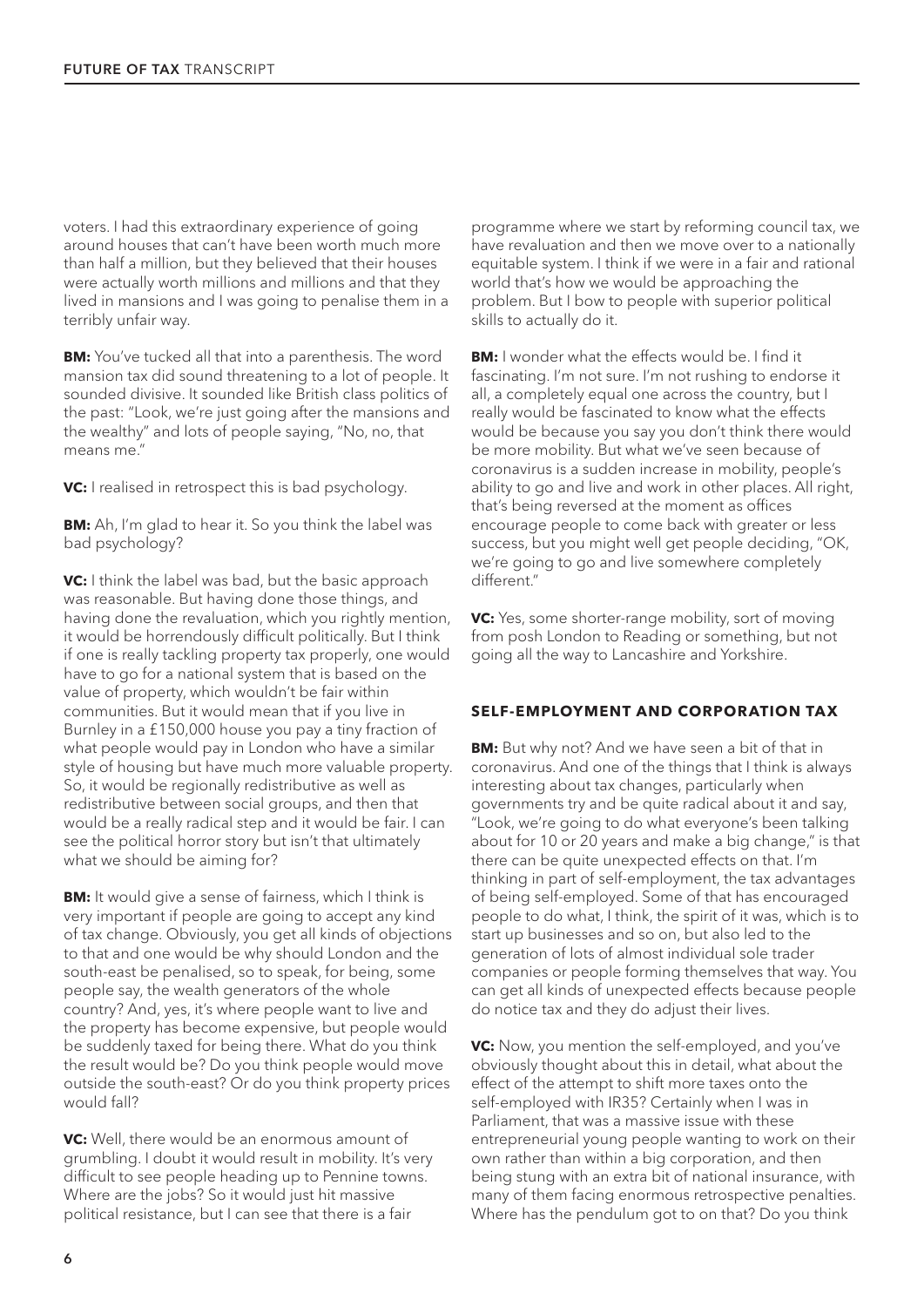we're at a reasonably fair point in balancing selfemployment against organised employment?

**BM:** I think we're still seeing a desire to try and do something a bit more about the self-employment tax. It does seem to have settled down compared to some years ago.

There is an interesting question about where corporation tax is heading. Companies have been unhappy at the recent rise in the UK in corporation tax and saying this is going to have a huge discouraging effect. Critics of that position say, "Well, it all gets passed on to consumers in the end, it just washes through." But I think there is a rethinking of corporation tax going on, of trying to get the right companies, if you like, to pay. There's obviously still enormous public and governmental anger at digital companies not paying very much. And again, I wonder whether one of these old bargains between companies and the state, that they pay tax in return for some privileges like limited liability, whether that is really being reinvestigated now.

**VC:** The conservative side of governments on the coalition have been through a kind of epiphany. When I was in government with George Osborne, taking corporation tax down 1% a year was a heroic achievement and considered to be extremely popular with business. And then all of a sudden government decide this doesn't really matter and we'll push it right back up to where it started. Who's right, who's wrong?

I think in a sense populism in politics consists of recognising that most people see corporations as some kind of a bad thing, that they are real things that you're taxing and that somehow or other they've been dodging the column. The idea that tax is shifted, whether it's back to workers or onto shareholders, or onto consumers, is completely missing. And you get this sense of moral indignation. Why are corporations/ companies not paying tax? And I think that the popular image is of fat cats sitting in their office not being taxed and shareholders sitting in the Cayman Islands and not being taxed. But, of course, corporation tax has got nothing to do with that. It is a tax on the legal entity and it's then passed somewhere else. So, there's an awful lot of mischief being made here. I'm still not sure myself.

**BM:** Mischief being made, but I'm not sure who by. I think it's absolutely right that that is a big part of the public image of business in Britain, but much less so in the US, for example, where there's more of a culture of starting your own business and becoming big and successful and so on.

**VC:** But US corporation tax until recently was much higher than here.

**BM:** Absolutely. But there is a suspicion of it. And the business community is feeling very aggrieved by the rises in corporation tax, by the things that Brexit has made more awkward for them and so on, feeling that they're not understood by government. And even if government doesn't feel that it has to woo them as much as it does other constituencies at the moment there is a real sense of strain in that relationship.

**VC:** But I do sense the government has been, in a way, quite smart. OK, they've got the public mood, we need to tax these awful people more, but at the same time they've eased the actual impact on companies through these big enhanced investment allowances, which actually are a big incentive for companies to move forward their investment plans and offset them against tax. So the actual impact on companies has been considerably modified, and in a more general sense, but also in a more economically helpful way.

#### **LEVELLING UP**

**BM:** But government will need to give business some real incentives if it's going to achieve the things it wants to do. I'm thinking of the UK government's levelling up agenda, where it wants to regenerate parts of the country. It's phrased it very much as parts of the country as opposed to education. It wants that kind of regeneration. It wants a lot of investment in coronavirus and treatments and vaccines and all kinds of other things. Again, thinking of the climate change transition – the painful, expensive transition it wants the country to make – and government on its own cannot do all this stuff. It needs the private sector to *think* of a lot of the ways, not just do it and pay for it. And I said the words 'private sector' pausing a bit because actually, I've never heard the words 'private sector' in the private sector – people say, "Oh, I'm in business." You only hear it in government – "them over there in that sector." And yet government's plans, the very core of its plans on these huge changes in national life that it wants to bring about, are going to depend on commercial life.

**VC:** Yes, but how do you have a tax system to promote the levelling up agenda? And how do you get business to do what we want business to do? Set up factories in Hull and the poorer bits of Tyneside where otherwise they wouldn't have done it. The approach they've adopted, I think, is on one hand quite helpful. I think giving big investment allowances is a good and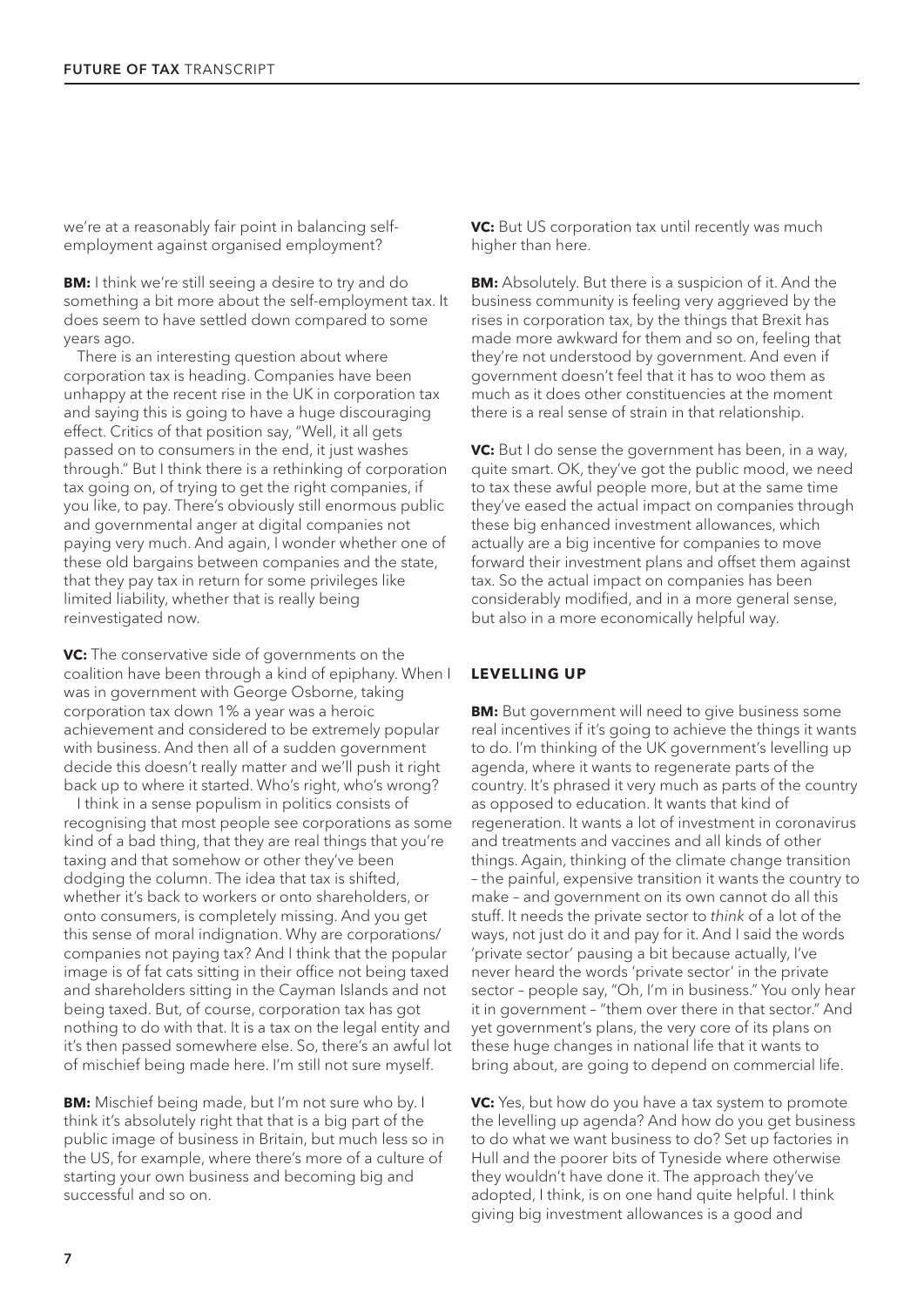constructive way of doing it. But these freeports, which are simply switching the tax burden from one side of the road to the other, I don't think the record of that is terribly good. And my big beef about it is that if you're really levelling up the country, it starts with people and skills. And we've got this ridiculous apprenticeship levy, which, instead of doing what a good apprenticeship levy does, that is to tax the non-training companies and subsidise the ones that do train through the tax system, effectively taxes everybody just to pay for training whether they train or not. It's a terribly inefficient way of encouraging skills development and levelling up. So, I think the starting point of the discussion is that we do want to support private enterprise in the depressed parts of the country, but we haven't yet got a package of skill and investment incentives that actually makes a great deal of sense.

**BM:** You've worked on this for a great deal of your career. What do you say to the argument that not every part of the country can be levelled up, and some places are just not going to find that the jobs come back? Or maybe they never had the jobs and perhaps you can make them nicer places in which to live and from which to commute to places that do have the jobs, but you just can't do it for the whole, you can't get jobs in every part of the country.

**VC:** Yes, I think there's a lot of sense in that. I lived in Scotland for some years and was active in Scottish politics and this idea that we've got to set up a car plant here because it's a depressed bit of the west of Scotland and because of subsidies didn't make any kind of sense. And I think at the moment we're getting very excited about the unfairness of the fact that Manchester is succeeding and Oldham isn't, and how do we level that out? Well, no, you can't. The fact that Manchester's flourishing and generating all kinds of new activities and digital companies and so on is great. And the objective, as you imply, is getting Oldham to be a more pleasant place for people to live in. And that may be environmental rather than economic incentives. But, no, I think if we're getting good growth centres in Leeds, in Manchester, in Newcastle, that surely is the bedrock of regional rebalancing.

**BM:** What would you say, as a politician, to Oldham? For example, "Look, we're not aiming for you to be as shiny and buzzy as Manchester, we're just aiming to make the quality of life a bit better and here's your train to somewhere else?"

**VC:** Well, the one thing we should be giving them is good communications so that they can get a bus into the centre of the big metropolitan area, so that they've got a train link and a pleasant place to live. If companies also choose to settle there and create more employment, that's great. But I think one of the things we've learnt over the whole post-war period is that pushing businesses into areas that they don't particularly want to go is just an absolute non-starter.

**BM:** It's very hard to do that. Northern Ireland has shown that. And I'm thinking as well of East Germany, perhaps the world's biggest experiment in levelling up if you like, where there has been some success, particularly around certain cities, but very hard, even with the money and commitment that the German government has put into it, to do a lot about the rural hinterland of the former East Germany,

**VC:** Where we have had levelling up in very depressed areas it's come through unpredictable channels. We've discovered that Dundee, which was a depressed city in Scotland, re-emerged through games. Nobody could have predicted that this was going to be the centre of the games industry, that Hull, with prompting from government, has got into renewable manufacturing.

**BM:** There are successes there and Belfast in Northern Ireland with television production and all kind of things, but it can be hard.

#### **NUDGE BEHAVIOUR AND CLIMATE CHANGE**

**VC:** There is an interesting debate around this theme about whether government can fundamentally change the way we behave and stop us doing bad things and encourage us to do good things. Of course, there's this traditional view that governments shouldn't be paternalistic and nanny state. But we've got one or two very good examples. I think probably the best is leaded petrol, where the small tweak in the petrol duty system helped to produce a big switch to unleaded petrol. Another one could be the small tax on plastic bags. But I worry that we're probably leaning too heavily on this because really big changes, introducing the Fuel Tax Escalator to try and get people off the roads didn't. It wasn't just that it didn't work, it actually produced a major backlash against the whole idea and we've gone backwards in trying to get a better balance between road and rail through the tax system. So I just wonder what you think are the limits to behavioural taxation, which have become very fashionable.

**BM:** I think you put it very well. I wish the plastic bag tax weren't the great shining example. It's a very successful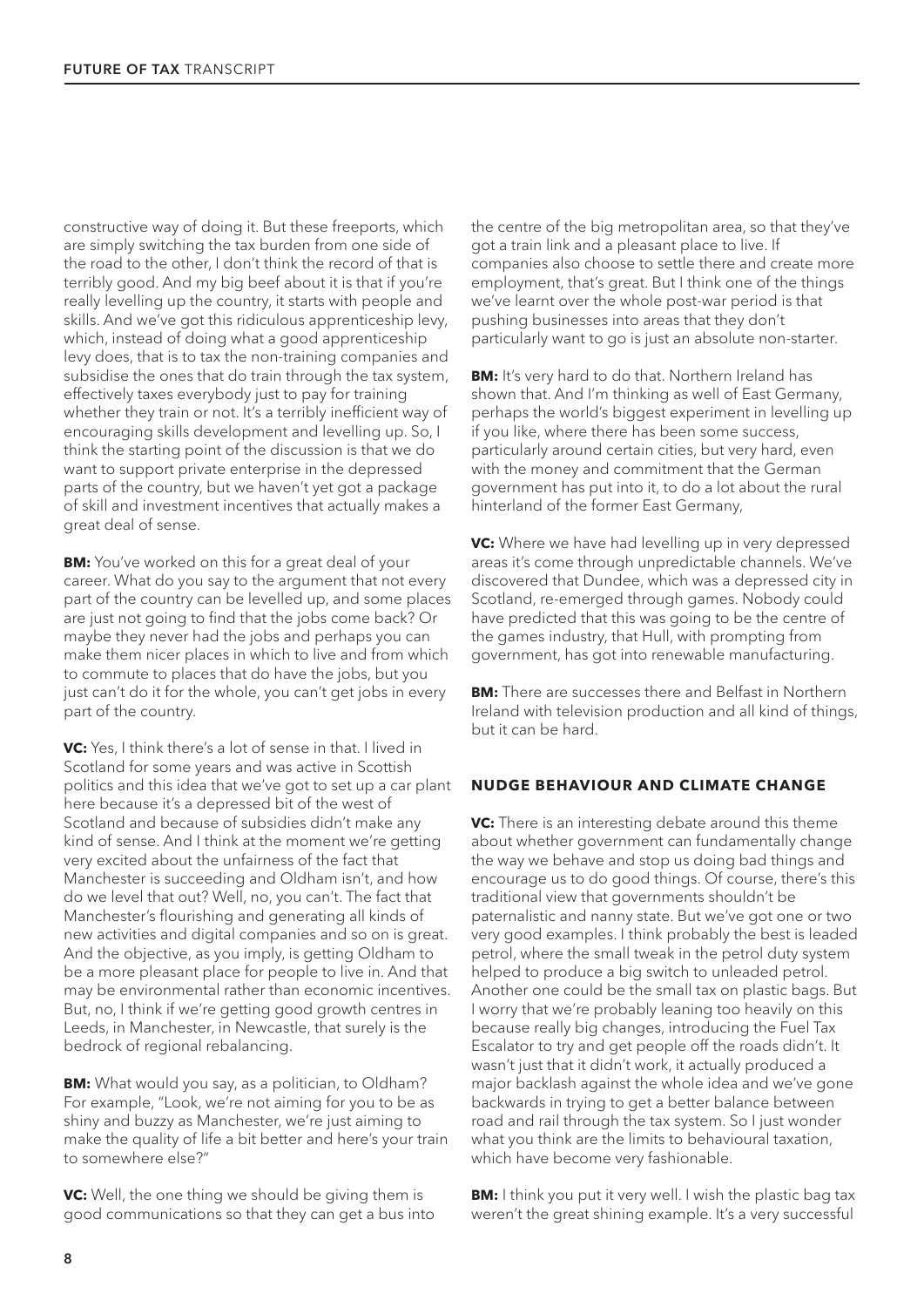one but then there are remarkably few examples of behavioural nudges like that after that. Not none. And government, I think, has got much better at working out how to do this without people rising up. But the trouble is if you do something, say if you raise the price of fuel a bit, quite frequently, people's first response tends to be to use that thing a bit less. You really have to do quite a lot to get them to change completely, not just drive a bit less this month and hope the petrol price comes down, but actually choose a different kind of car or go for a heat pump instead of a gas boiler, or solar panels or whatever. You've really got to put together quite a hefty package of incentives and obligations or directions to get that kind of shift and you can get the kind of backlash that you've just described on fuel duty.

So, I think it's difficult. People don't like being told to make big changes and they're afraid of them. And they're afraid of the cost of them, which is completely rational. I guess the words 'nanny state', though, are more about the ones that have a hefty moral component, whether it is smoking or some of the health ones, but I think public opinion has changed on a lot of these. It really has changed on smoking. It's changed on drink driving. It's changed on all kinds of things. And a tax on its own doesn't seem to me to bring about that change. But if you had a tax that coincides with a shift in public opinion, as there has been on a lot of these behavioural things, then suddenly you've got something very powerful. But I guess the point is to pick your moment, as someone devising taxes, to make sure that you're going with the grain of what people actually want, and think is good.

And we may be at that kind of moment on environmental things. I think one of the big questions that came out of the climate change summit is whether there is now such a deep acceptance of the problems of climate change caused by human actions and the problems that are going to flow from this? And that people are willing in a way that they weren't to make these changes, in which case environmental taxes even on things like fuel, which affect loads of people and pretty well every business, those things may come into their own, whereas in the past they were just intolerable. So I think that's one real thing to watch for.

**VC:** The example you used that was, I thought, telling was cigarette taxation, which I think we would regard as probably the most regressive of all taxes, but enjoys widespread support because of the link with lung cancer. And it's been persistent over a long period of time, and nobody goes around campaigning for lower cigarette taxation. So, I guess the question is whether carbon has got to the stage of public dissatisfaction that governments can do brave things. I think we're

currently operating on the assumption that carbon tax is just too difficult, precisely because it affects the motorist and the domestic use of fuel and hits older people in winter and this kind of thing.

**BM:** And it affects fuel and loads of our energy generation and all kinds of things. My sense is we're not there for a carbon tax on any level big enough to change behaviour. The kind of very low carbon taxes that you've seen countries try have generally been too low to be really significant in that. But, 10 years from now, when some of those changes have been made in the economy so that it doesn't hit everyone at once, it might be easier to get there. And in the meantime, individual, more targeted environmental taxes may themselves get more support

**VC:** In the coalition years, we did have something called the Carbon Price Floor, which was a kind of hidden carbon tax. And then we had its incidence on energy intensive industries, which then produced a backlash, another example of which we've seen recently. So even something quite subtle and indirect ran into difficulty, which has left us with a view that economists would find very unsatisfactory, which is that actually regulation probably works better than the price mechanism and carbon taxation, which is why the government's talking about actually banning the sale of future petrol engines and diesel engines and gas boilers. There will be a terminal date at which these things will no longer be sold. And I think that we've got to a kind of consensus, regrettably, for economic logic that the price mechanism just doesn't work in these areas and you need tougher enforcement action.

**BM:** I think that's right, regulation has a huge part. But I was thinking as you were talking about the Ultra Low Emission Zone in London, really quite a hefty tax, a daily tax on having a car of a certain polluting standard, if I can put it that way, within now quite a large block of central London, and that it seems to me has produced quite a lot of effect. We're going to see over the coming year how much effect it's had at getting to people to change their vehicles, so maybe I'm adding to my list of examples that have worked.

**VC:** Well, I think the ultra-low emission vehicle point is a good one because it's about ownership, isn't it? It's not about use. I'm going back to the Mirrlees reports, the sort of bible for tax reformers, that the ultimate objective of a rational transport tax system is that you don't tax the vehicles, you tax road use through road user pricing. But experiments in road user pricing have been, apart from rather crude things like the London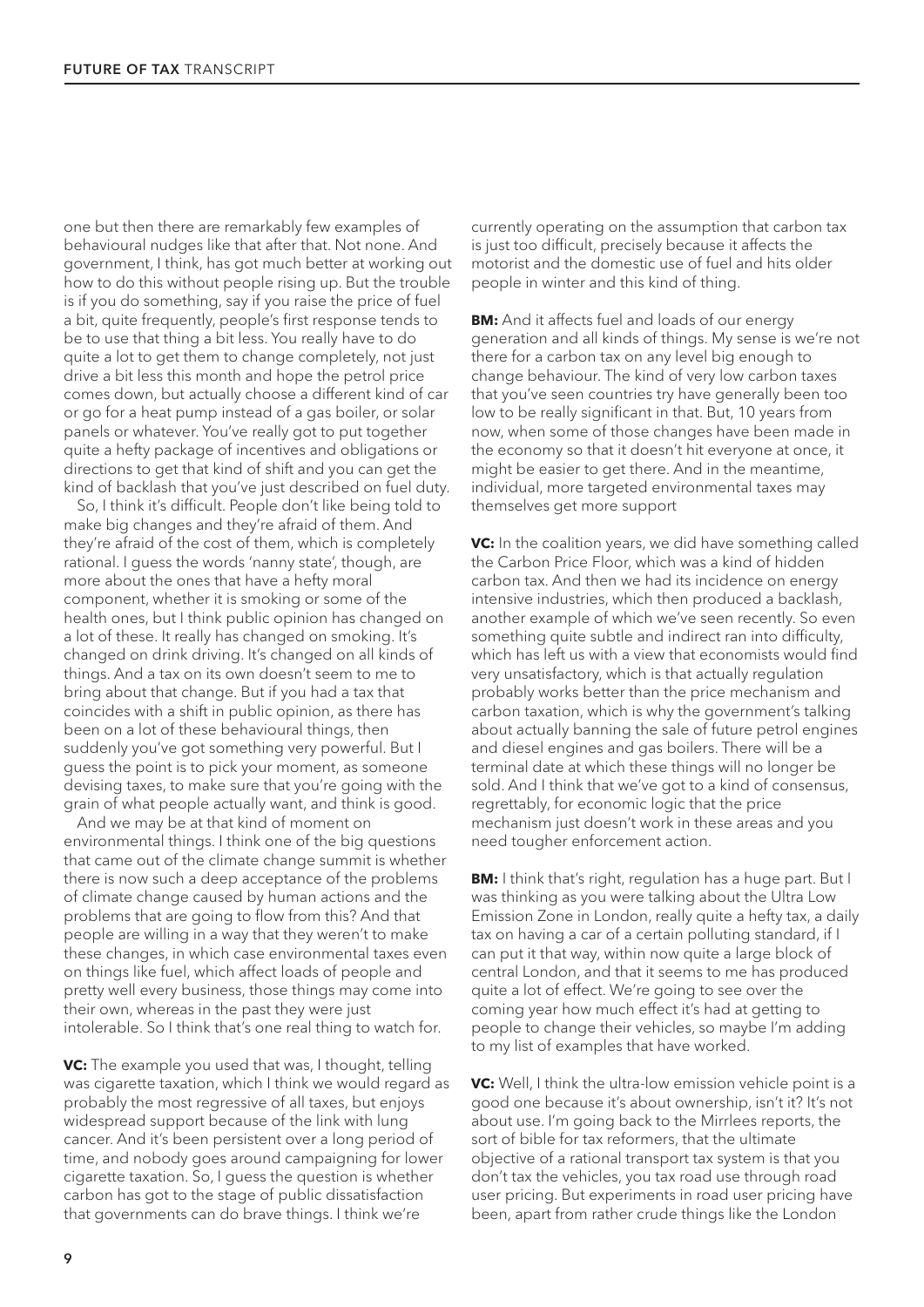Congestion Charge have actually been desperately unpopular. The M6 alternative motorway was not considered a great success and there is no appetite to do road user pricing. It just isn't going to happen. So, it's these indirect incentives through the tax system and the regulatory system that seem to work best.

### **TAXING BIG TECH GLOBALLY**

**VC:** While we're discussing carbon tax, there is this wider question about how far taxation should be thought of in an international sense rather than in narrow national terms, given that we have a high level of globalisation anyway and it's continuing despite a few protectionist restrictions. So how far is tax a global issue? And we've had this big advance recently over the acceptance, through the OECD countries at least and some others, of minimum levels of tax, 15% corporation tax, the idea of digital services taxation so that we can tax digital companies where the sales take place rather than necessarily where the company is headquartered. And these are, in principle, quite big advances. Do you see this as a big breakthrough in terms of international co-operation on tax? And would we take it further in other areas?

**BM:** I think it's a big breakthrough on the taxing of tech companies. And I think that's really what's driven a lot of anger and a lot of governmental frustration at trying to get these companies to pay tax. And this has been building up for, I can't say a long time because these companies haven't all been in existence for a long time, but it's been building up for more than a decade. They operate so internationally it's been very easy for them to sidestep individual countries' attempts to get them to pay tax and say, "No, no, we're not based there or our profits aren't there or whatever." And public and governmental anger at this, I think, has driven this move to try and do something in a co-ordinated way. David Cameron made a lot of attempts through the G20 and I think got the ball rolling on this. But I think it is the digital companies' behaviour that has really given some heft to it, as opposed to just your more traditional, big international company.

I don't know how much further it will go, though. I think we have to see whether countries really manage to extract these taxes and the next few years will show how that's playing out. I'm not sure how much of a drive there is to raise that floor. Either you've got countries – Ireland was one very loud in there – saying, "Look, one of our points of competitive advantage and one of our ways of getting companies to come and locate here is that we favour and can work our country very well, work

our finances well, with a very low corporation tax rate," and that's the way we think it should be. So, I don't think it's going to rise and rise and rise. It is, I think, primarily a device for trying to get the tech companies to pay more tax. And if that succeeds it may stop there. And if it fails in that respect, I think there may be more things targeted at that sector, which is a sector of gigantic companies. But maybe you think I'm just too focused on tech…

**VC:** No, I think you're right. And so it's, a) important and b) it's positive, but I think we probably shouldn't be raising expectations too far. George Osborne introduced a Google tax and we discovered it didn't raise any revenue. And I suspect that these smart companies with very large teams of accountants will find ways of mitigating the effects. And the minimum corporation tax ratio, of course, is a separate issue, it's only 15%. We're now up to almost 25%. So, we don't gain any benefit from it in the UK. The tax havens will continue to exist. And since corporation tax, as we discussed earlier, is ultimately passed on to somebody else and the shareholders will still be able to take advantage of all kinds of loopholes in income tax and capital gains tax – it's not at all clear to me, however welcome this change, if it is going to radically improve our sense of fairness.

**BM:** Then I think something else might be devised. Companies with good accountants will always find the way of paying, I won't say always, but often find a way of paying the minimum tax. And many would argue they owe it to their shareholders to do that, to follow the rules but then to make the best of those rules. I think the test of this is going to be whether it produces a step change in what the tech companies are paying. And to me what may drive this and give more success than you're sketching out is that I think public opinion is really turning against the tech companies in some important ways.

People, yes, would absolutely acknowledge that the tech companies owned the lockdown if you like. People couldn't have had the kind of contact with their families or with the health services or with their companies, their employers, if they hadn't been able to use Zoom, and and didn't watch Netflix, and so on. And phones with all these apps have changed people's lives profoundly in many, many good ways. But people are very aware of their dependency on them, they're getting more and more aware of how their data is used on them, they're getting more aware of the harm done to them and, indeed, done to democratic systems. Facebook is coming under immense pressure, political and popular pressure, because of that. And when you've got that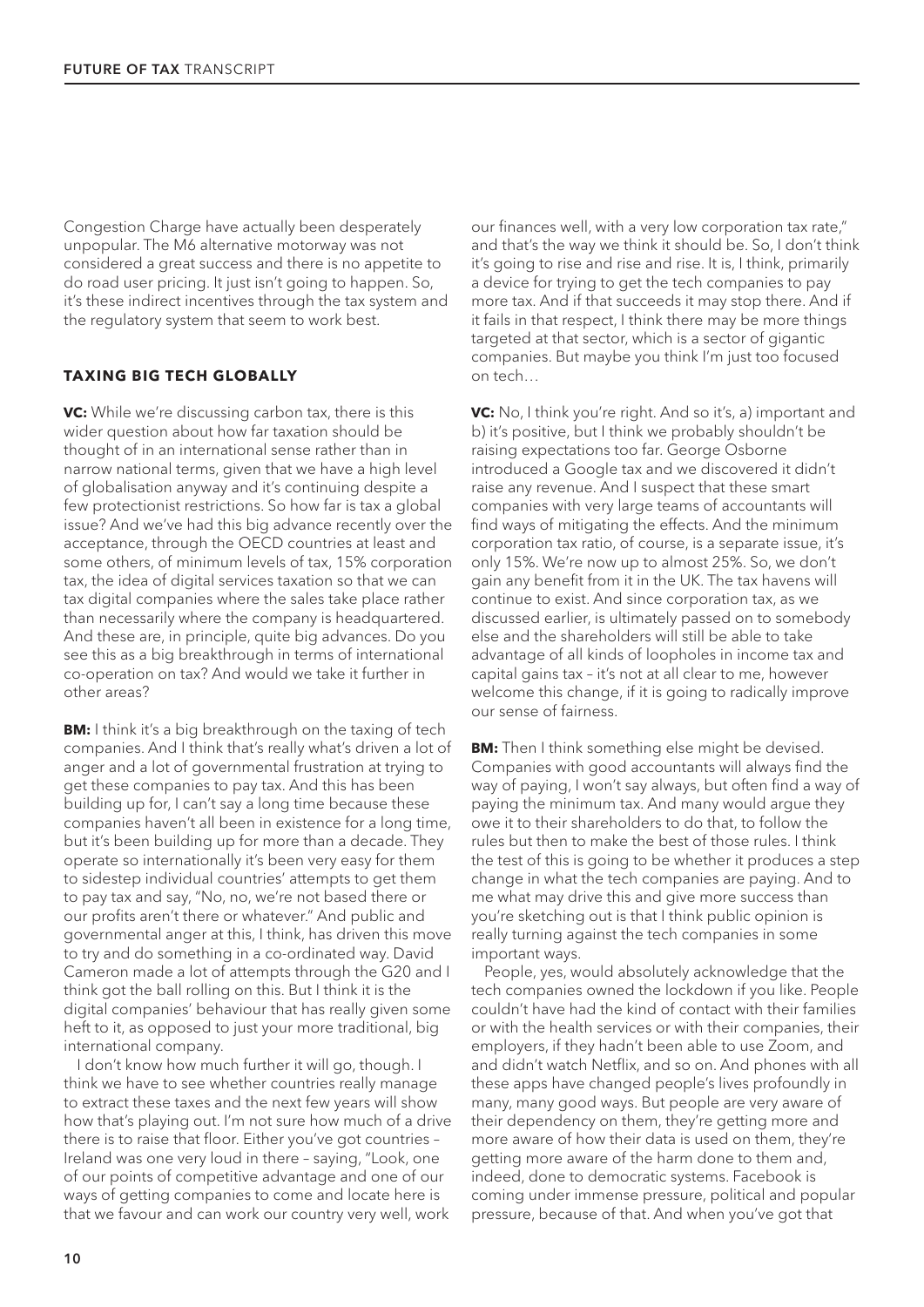kind of wind behind a change of direction, then you've got much more chance for it to succeed, I think.

So a simple change, an agreement by governments at a high level that they're going to have a new tax, I agree with you, has not an awful lot of chance of success. But backed up in many, many countries with people saying, "I'm coming off Facebook," you've suddenly got a change in mood that is very hard for those companies to control and it gives a lot of heft, I think, to what governments are trying to do. So, we'll see. But I think something is changing.

**VC:** I'd like to think that's true. A lot of the things have been done in other areas, like the European Commission cracking down hard on competition abuses and the Biden administration doing the same with competition policy in America, that's part of that public mood. But I'm not sure that the very modest levels of taxation – was it 2%? – on digital transactions really deals with some of the underlying problems that if you're a brics-and-mortar store in a high street you're paying quite high levels of commercial rates, unless you're exempted for some reason, whereas these guys are paying a relatively small levy on their digital transactions. And actually, we probably need something else like taxation on sales to level the playing field in a really meaningful way.

#### **GLOBAL CARBON TAX**

**VC:** Well, I think we both agree that in an ideal world trying to tackle global warming does require action and the use of carbon taxation along with regulation is clearly important. Then the question is, how do we do this in a consistent way across borders so that businesses are taxed in one country and not in another and that sense of unfairness? I would love to believe we could get a global carbon tax, and there are some fine people out there arguing in very idealistic terms, but I don't see it somehow.

But the concept I think is right. The problem we're going to have in practical terms is that if the European Union, for example, were to introduce a carbon tax, as it's planning to do, what does it then do about products coming in from countries that don't apply one? China is talking about a cap on trade, a kind of carbon tax system. They'd probably be exempted. But the Americans don't have such a system. So, would their goods then be taxed at the border? Or India, which doesn't have a system? So, we're potentially getting into an absolute minefield of cross-border tax adjustments, which will easily be portrayed as tariffs and protectionism. So, there's a grand ideal and a lot of very murky, messy problems that would have to be dealt with in the wake of it.

**BM:** I agree with you. I think a global carbon tax is an economist's dream. But the practical obstacles to it are so enormous. I'd be astonished if we look back in even 20 years and say that that has been a big part of the world's attempts to deal with climate change.

#### **CHANCELLOR FOR THE DAY AND IS THE CONVERSATION ON TAX CHANGING?**

**BM:** If I were Chancellor for one day, sitting in Number 11, I'd start with changing property taxes. I'd start with the revaluing of local council tax bands. And I would change Stamp Duty to make it easier for people to move around. These would be unpopular, so I might only be Chancellor for one day, but it'd be good day.

**VC:** Well, I would want some assurance that the changes I brought in today are not going to be reversed tomorrow or next week or next year – you'd have to be giving me the power to make permanent changes. And if I had that power, I would actually go down exactly the same road that you're going anyway, which I think is absolutely right. I think this is the biggest anomaly in our tax system, it's desperately unfair between generations, between parts of the country. So, a system of council tax banding reform, revaluation, maybe a national form of property taxation that is consistent from one part of the country to another. That would be my ideal if you gave me the time and the power to do that.

**BM:** I don't think the conversation on tax and spend has fundamentally changed in recent years. I think you got a lot of resistance after the 2008 financial crisis with people wondering why should they have to pay for these mistakes by their governments, though there was some support for austerity feeling, "OK, we've got to do something about the public finances." Coronavirus has brought more willingness to pay tax, I think, a little bit to pay for public services, but I don't think we've got fundamentally a different conversation about tax and spending. People want considerable public spending and up to a point are prepared to pay tax for it. But I'm not sure that that has radically changed in the last decade and a half.

**VC:** I agree with that with some qualification. The conversation on tax is always the same. In a sense, we all want to pay less tax and have more spending on things that benefit us. So, we're all a bit selfish about tax